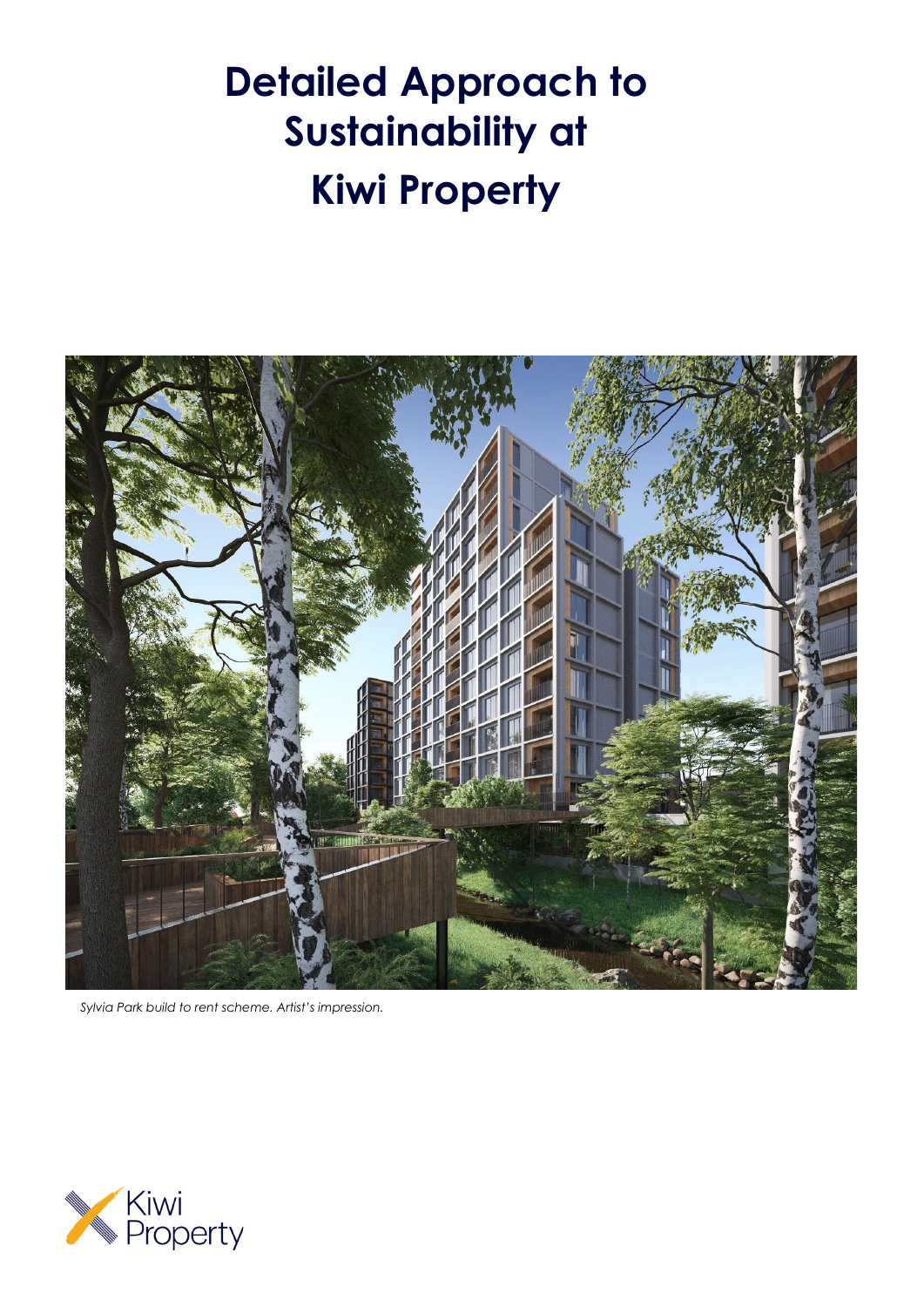# **Contents**

| 1.0 | <b>Places</b>                   | 3              |
|-----|---------------------------------|----------------|
|     | Water                           | 3              |
|     | Waste                           | 3              |
|     | Pollution                       | 3              |
|     | Carbon                          | 3              |
|     | Energy                          | 4              |
|     | Climate change risk assessment  | $\overline{4}$ |
|     | Our development approach        | $\overline{4}$ |
| 2.0 | People                          | 8              |
|     | Diversity and Inclusion         | 8              |
|     | <b>Board Tenure</b>             | 10             |
|     | Health & safety                 | 10             |
|     | Modern slavery                  | 10             |
|     | We comply with labour standards | 10             |
|     | Employee engagement             | 11             |
|     | Training and development        | 11             |
|     | Accessibility                   | 11             |
|     | Community engagement            | 11             |
|     | Sponsorship                     | 12             |
|     | Community experiences           | 12             |
| 3.0 | <b>Partnerships</b>             | 12             |
|     | Our suppliers                   | 12             |
|     | Supporting our customers        | 12             |

As a large property owner, developer and manager, Kiwi Property is in a position to create vibrant spaces that bring people together and where everyone feels like they belong. We have the opportunity to build property assets that aren't just sustainable, but foster connection and enhance the wellbeing of their inhabitants.

This document contains further detail on Kiwi Property's approach to sustainability and should be read in conjunction with our FY22 Sustainability Report.

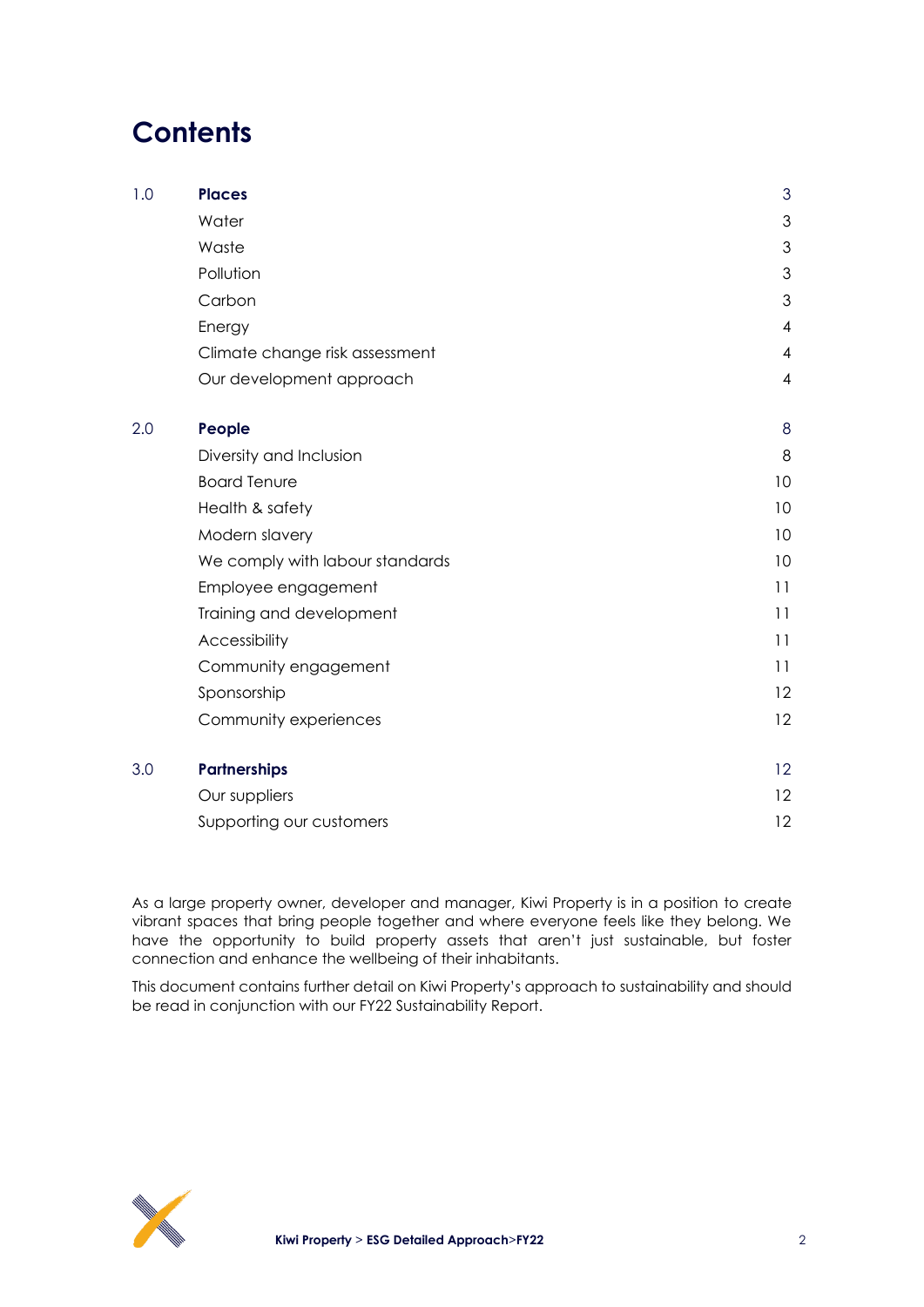# <span id="page-2-0"></span>**1.0 Places**

### <span id="page-2-1"></span>**Water**

### **we are actively reducing the amount of water we consume**

As a result of our persistent focus on water management, our buildings use 10% less water (on a like-for-like basis) than they did in our 2012 base year. In New Zealand, all waste water goes to treatment ponds and waste water quantities are not recorded. It is assumed that the amount of water consumed on sites compared with the amount used for flushing and washing is negligible and so the amount of water entering a building is assumed to be the same amount of waste water going out of the building for treatment. It is for this reason that we report water consumption only.

### <span id="page-2-2"></span>**Waste**

### **we are actively reducing pollution and diverting waste from landfill**

Kiwi Property recognises the needless loss of resources that waste represents and, as such, has a waste management programme in place which strives to divert waste from landfill to areas where the resources can be reused or recovered. Our waste programmes work closely with our visitors and customers to increase the use of the recycling facilities we provide. As a result of our continued focus on recycling, our buildings now send 31% less waste to landfill than they did in our 2012 audited base year.

# <span id="page-2-3"></span>**Pollution**

As part of Kiwi Property's environmental management system, we have made a commitment to work towards preventing pollution by minimising our environmental impacts and emissions and, where possible, using non-polluting alternatives. Some of the ways we work to prevent pollution include:

- our Design and Fitout Criteria specifying low Volatile Organic Compound (VOC) finishes and furnishings.
- implementation of a continuous improvement programme for the reduction of greenhouse gas emissions.
- committing to reducing pollution from lighting disposal. Traditional lighting contains mercury and we have removed over 12,000 fluorescents and metal halide lights and replaced them with LEDs, which do not contain mercury, and
- applying in a first for New Zealand, innovative photo-catalyst self-cleaning coatings to ANZ Raranga's concrete facade panels, which will help reduce the effect of motorway pollutants and reduce our long-term cleaning requirements.

# <span id="page-2-4"></span>**Carbon**

### **we are reducing our carbon footprint**

We've been measuring, managing and reporting on our carbon footprint since 2006. In 2012, and annually thereafter, our carbon footprint has been independently audited to Carbon Warranty and ISO14064-1 standard. Ninety percent of our carbon footprint is made up of electricity, waste and gas for which we have active reduction programmes in place. Our carbon footprint is primarily from the operation of our office buildings 22% and our retail centres 77%, with the remaining 1% from corporate activities.

In 2017, we set greenhouse gas emission reduction targets to play our part in helping keep a rise in global temperature to below 2°C. Based on climate change science, the world needs to reduce its carbon emissions between 49% and 72% below 2010 levels to achieve a 2°C

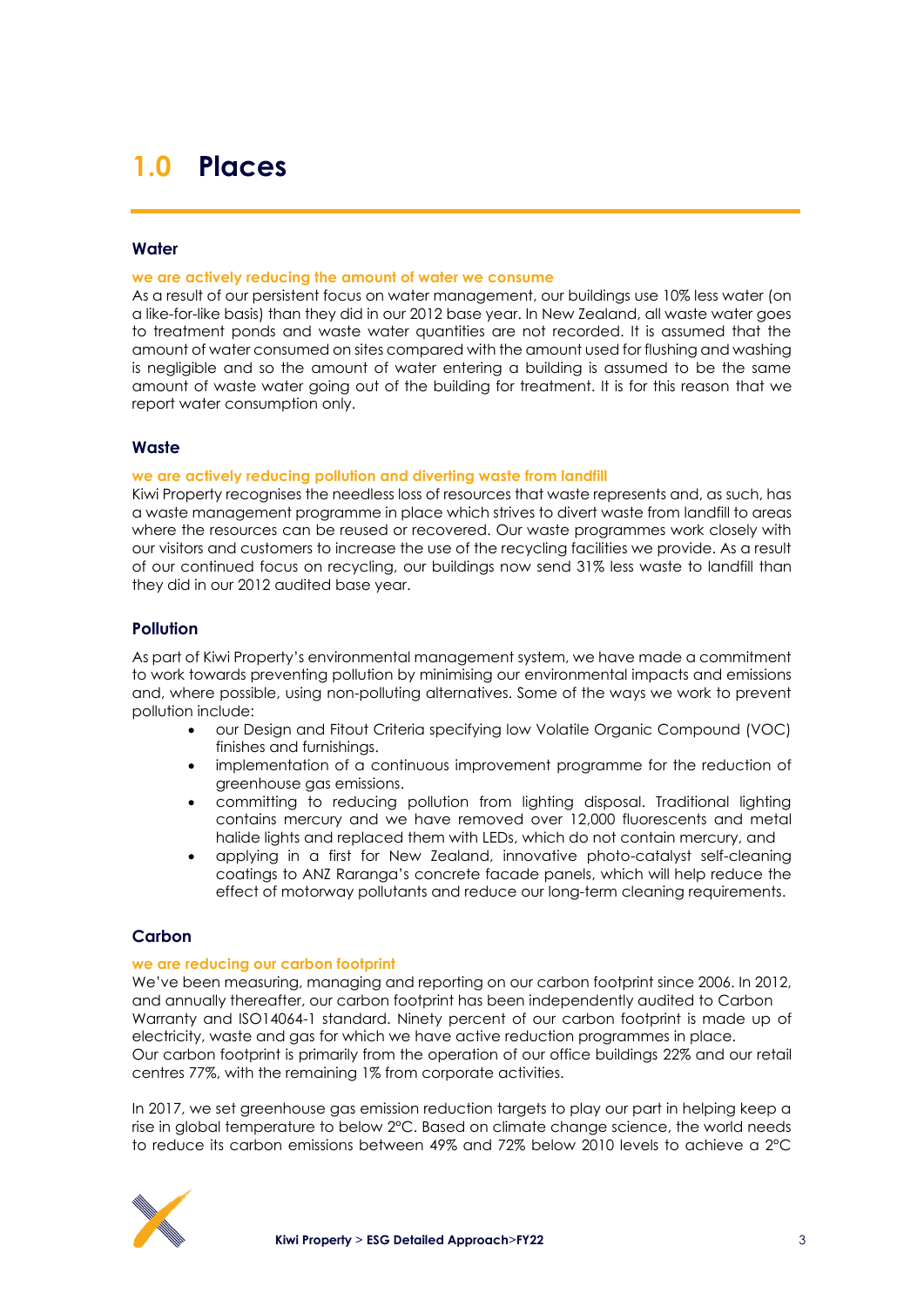temperature change by 2050. We have set targets in line with climate change science. Our target is to be net carbon negative in our operations by 2030.

We continue to be a leading force in this space, this year achieving the highest rating in New Zealand for the Carbon Disclosure Project (CDP) with a score of 'A'.

# <span id="page-3-0"></span>**Energy**

### **we are actively reducing the amount of energy we consume**

Kiwi Property has had a portfolio wide energy efficiency programme in place since 2012. As a result, our buildings now consume 33% less energy than they did in the 2012 audited base year. We are committed to reducing our energy consumption to play our part in keeping the global temperature rise to below 2°C. We do this by setting annual asset-specific energy savings goals which collectively keep us on track to achieve our long-term reduction targets. To drive further energy savings we have also committed to:

• eligible existing buildings to target 4 star NABERSNZ, an aspirational target of 5 star NABERSNZ.

### <span id="page-3-1"></span>**Climate change risk assessment**

Our climate change risk assessment identified there was low to medium risk from the physical impacts of climate change to our property assets. These risks are addressed in our strategy, which ensures adaption to the impacts of climate change through a range of business programmes such as:

- eligible projects to target 5 star Green Star, with an aspirational target of 6 star Green Star.
- continuous improvement programmes to reduce energy, waste and water usage, supporting public transport, and
- increasing solar electricity generation and water collection.

We recognise the increasing importance some investors are placing on carbon management performance when selecting stocks. We are mitigating this risk by demonstrating leadership in carbon management.

# <span id="page-3-2"></span>**Our development approach**

We prepare design briefs for all new development projects including refurbishments. Where applicable this is done in conjunction with relevant stakeholders. Design briefs outline the scope and nature of the development works and include a range of requirements and minimum standards relating to ESG issues and performance. Each design brief is unique to the development or retrofit, however an overarching brief is created for each development project for the purposes of tendering and holding contractors to account against a fully documented list of requirements.

We collaborate with prospective tenants and agree the final brief before proceeding with construction. We incorporate ESG into the design through the inclusion of sustainable elements including passive cooling, efficient lighting and air conditioning, as well as applying minimum standards to equipment and materials such as insulation and water fixtures.

### **building safety**

Our development projects are expected to uphold the highest standards in building safety, both in terms of safety during construction and the ongoing operation of the asset. Our goal for all projects is a no harm, safe workplace with zero fatalities, both during the development phase and the ongoing operation of the property.

### **biodiversity and habitat**

Our development sites are often brownfield sites with negligible biodiversity value. Where biodiversity may be impacted by our activities, Kiwi Property aims to ensure our developments

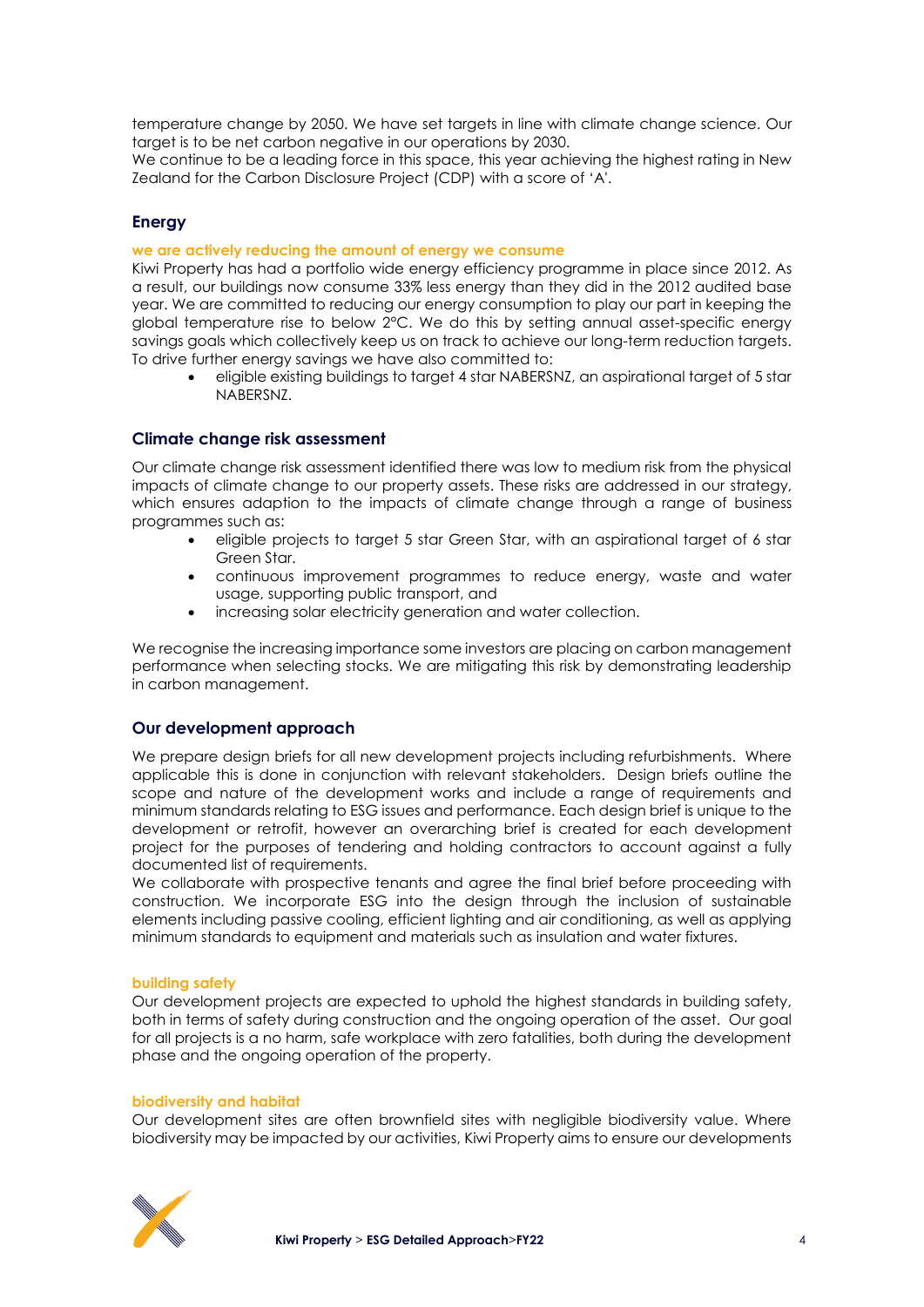have a net positive impact on biodiversity and apply an approach to avoid, minimise, restore and offset adverse biodiversity impacts.

Developments seeking Green Star Design & As Built NZ certification are charged with managing biodiversity issues in accordance with Land Use and Ecology category credits. We comply, and direct our suppliers to comply, with resource management act development conditions that relate to biodiversity conservation at our development sites.

### **climate change adaptation and resilience**

We assess potential climate change risks and changes to exposure and vulnerability regarding future climate scenarios.

Developments with high inherent climate change risk that are seeking Green Star Design & As Built NZ certification are directed to manage climate change adaptation issues in accordance with the Management Adaptation and Resilience credit guidelines.

We comply, and direct our suppliers to comply, with resource management act development conditions that relate to climate change adaptation at our development sites, including but not limited to flood mitigation measures.

Incorporating climate-related issues into development processes can ensure that our assets are low carbon from day one of operation and have the capacity to integrate future technologies as they mature. Key actions supporting the climate resilience of our developments include:

- enhancing policies, procedures and design briefs to ensure that climate-related issues are considered throughout the development process, including the use of minimum standards and stretch goals where appropriate.
- exploring design opportunities that maximise the adaptability and flexibility of buildings over time, so they can accommodate future changes in climate and technology.
- measuring and understanding the embodied carbon of our developments, with a view to reducing embodied carbon over time, and
- continuing the use of tools such as Green Star.

# **energy consumption/ management and GHG emissions**

Across our developments, we are committed to designing for operational efficiency to support the portfolio target of net negative carbon emissions from operations by 2030. Developments seeking Green Star Design & As Built NZ certification are directed to integrate energy and emissions management issues in accordance with the Energy category credits. Energy efficiency is integrated into the design process, and projects seek to exceed relevant codes, achieve leading Green Star and NABERSNZ Energy ratings, and support our net negative carbon emissions by 2030 ambition. Common energy efficiency measures include:

- high efficiency HVAC (heating, ventilation and air conditioning) systems.
- high efficiency lighting.
- independent building commissioning.
- occupant sensors and controls to match indoor environmental conditions with occupant requirements, and
- energy modelling to assess property energy performance and inform design.

### **building materials – environmental**

Developments seeking Green Star Design & As Built NZ certification are directed to address issues regarding the environmental attributes of building materials consumption and management issues in accordance with the Materials category credits.

We encourage our development contractors to procure sustainable products and services where feasible that:

- contain a high recycled content and produced in a way to ensure it can be recycled through common services
- are certified to internationally recognised standards or demonstrate other applicable sustainability criteria, and

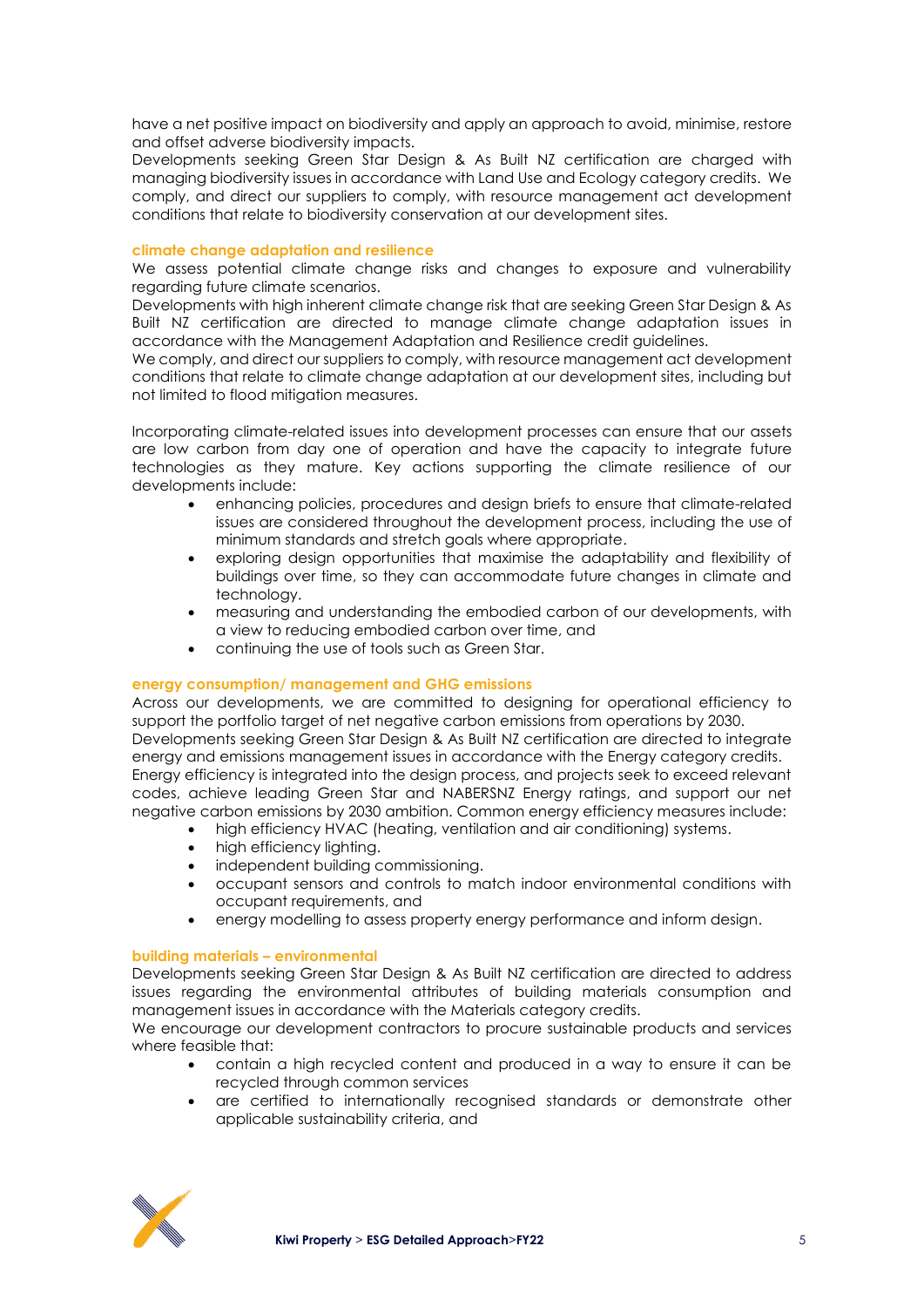### **health and wellbeing**

We support occupant health and wellbeing at our developments through focusing on indoor environmental quality and supporting initiatives in property design and subsequent operations.

Developments seeking Green Star Design & As Built NZ certification are directed to integrate energy consumption and management issues in accordance with the Indoor Environmental Quality category credits.

### **location and transportation**

Most of Kiwi Property's portfolio is strategically located in New Zealand's major cities close to strong transport hubs. We also encourage active transport by providing end-of-trip facilities in our commercial properties and supporting initiatives such as access to e-bike storage. Developments seeking Green Star Design & As Built NZ certification are directed to integrate multi-modal transportation access and facilities issues in accordance with the Transport category credits.

### **supply chain**

Kiwi Property is developing sustainability guidelines to be applied to all developer contracts and direct suppliers to comply with relevant legislation and contribute to our sustainability objectives.

### **water management and consumption**

We focus on sound water management through designing new properties to achieve leading standards and integration of water saving measures such as on-site storage tanks and efficient fixtures.

Developments seeking Green Star Design & As Built NZ certification are directed to integrate energy consumption and management issues in accordance with the Water category credits.

Water management is integrated into the whole-of-building design process, and projects seek to exceed relevant codes and achieve Kiwi Property's Green Star ambitions. Common requirements and measures included in developments are:

- requiring high efficiency fixtures to enhance indoor water efficiency.
- requiring drought tolerant landscaping and use of non-potable water sources (rainwater, stormwater) for outdoor uses to enhance outdoor water efficiency.
- water system commissioning and tuning to enhance process water efficiency.
- leak detection systems, and
- movement sensors to control water flows.

#### **waste management**

We focus on waste management through development and implementation of construction and operational waste management plans.

Developments seeking Green Star Design & As Built NZ certification are directed to integrate energy consumption and management issues in accordance with the Management Operational Waste and Construction and Demolition Waste credit guidelines. Expected inclusions within construction waste management plans are:

- construction waste signage.
- targets for waste stream recovery, reuse and recycling.
- waste separation facilities, and
- waste monitoring (including hazardous and non-hazardous waste monitoring).

We educate employees on appropriate waste management and support contractors to deliver waste management education at our development sites.

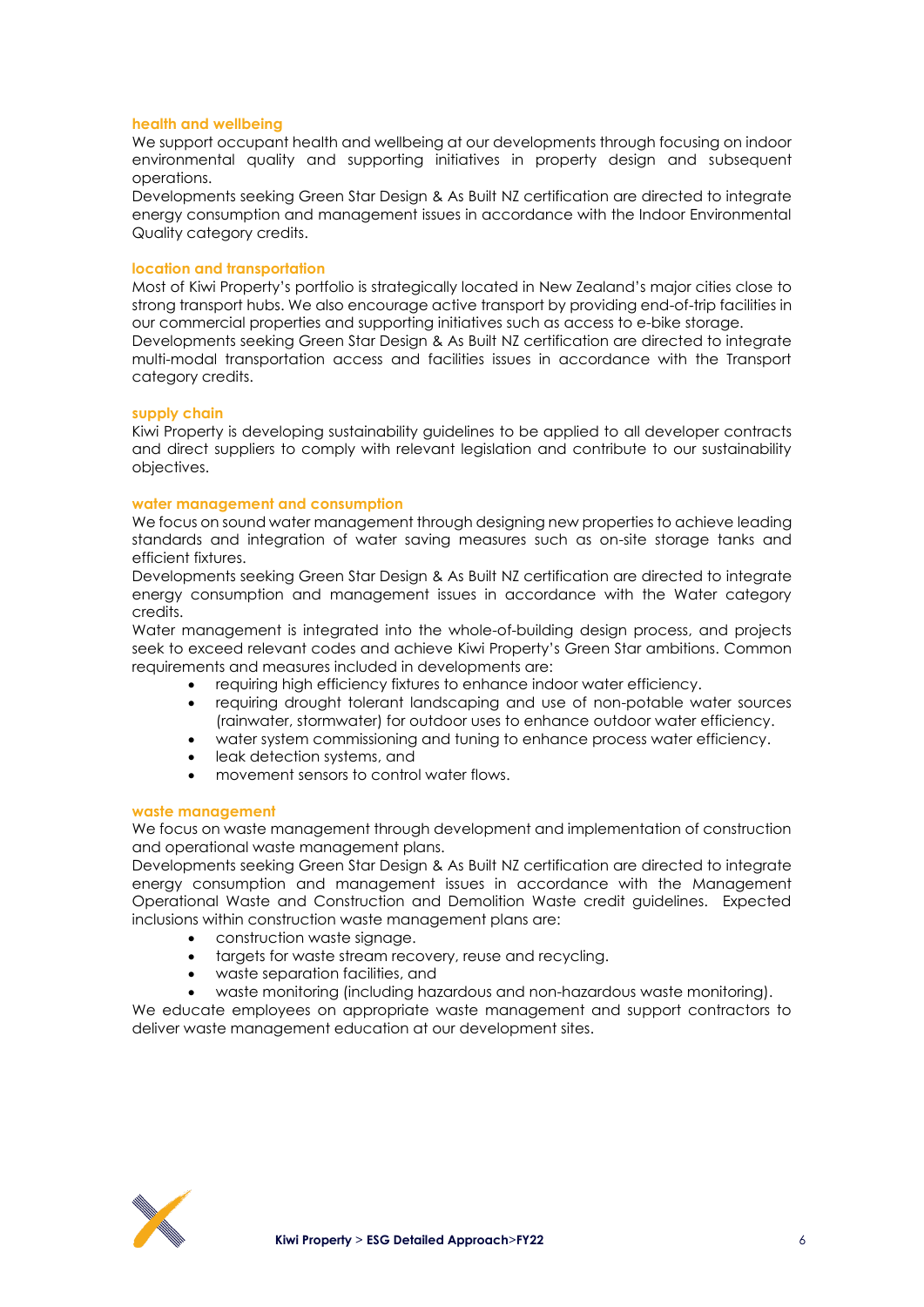### **green building certifications**

Kiwi Property selectively rates new developments against the Green Building Council of New Zealand (NZGBC) Green Star Design & As Built NZ ratings and continues to present Green Star opportunities to all pre-lease construction opportunities. Kiwi Property targets to achieve at least 5 Star Green Star Design & As Built NZ ratings across all new office and relevant retail developments.

### **site selection and design**

A large proportion of our developments, particularly across the office and retail portfolios, occur within existing developed areas (i.e. brownfield sites). We seek development opportunities in properties in highly connected urban environments and integrate our developments with major transport hubs, facilitating active transport options.

When selecting sites in greenfield locations and developing site design, our projects seek to protect, restore and conserve aquatic ecosystems, farmland, floodplain functions, and habitat for threatened and endangered species. These features are often protected through resource management act development approval conditions that we comply with and at times seek to exceed in order to achieve a net positive biodiversity outcome.

Development approval conditions and other measures included in development contracts help minimise negative impacts of construction by encouraging projects to:

- manage waste by diverting construction and demolition materials from disposal.
- manage waste by diverting reusable vegetation, rocks and soil from disposal.
- protect air quality during construction.
- protect surface water and aquatic ecosystems by controlling and retaining construction pollutants and
- protect and restore habitat and soils disturbed during construction.

Developments seeking Green Star Design & As Built NZ certification are directed to minimise negative impacts of construction through Management Responsible Construction Practices and Construction and Demolition Waste credit guidelines. Environmental impact assessments are carried out at all sites and on selected sites social impact assessments are undertaken.

#### **building materials**

Building materials selection for Kiwi Property developments is usually undertaken by development contractors. We obtain product data sheets from contractors detailing the environmental and health attributes of building materials as part of the design phase then in the certification of the property for its use. Wherever a development brief is likely to contain hazardous materials, the contractor is to provide independently certified laboratory tested hazardous materials clearance certificates.

### **demographics and accessibility**

Development design is informed by our research, which provides insights into market and demographic trends. These insights are incorporated into development briefs to ensure that the completed property will meet market and demographic demand now and into the future.

Properties are designed to offer flexibility and adaptability in tenancy design. Where appropriate, Kiwi Property invokes inclusive design by engaging iwi, local communities, governments, accessibility consultants, employees and other groups to contribute to the design, so the built outcome is reflective of the interests and diversity of its users and other stakeholders.

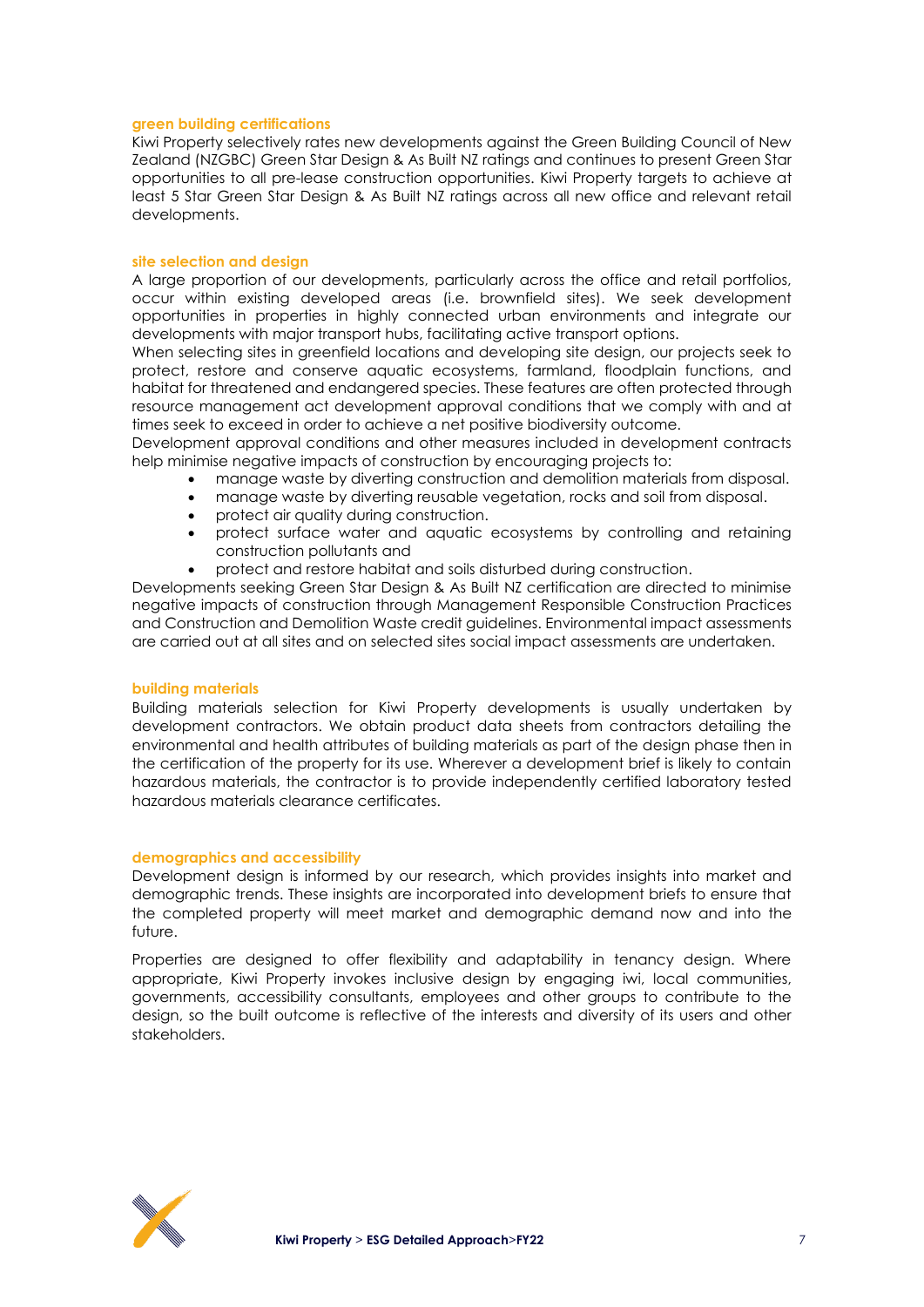# <span id="page-7-0"></span>**2.0 People**

# <span id="page-7-1"></span>**Diversity and Inclusion**

#### **we embrace diversity**

We are committed to promoting a culture where diversity is embraced. We recruit and develop the best person for the job regardless of gender, age, ethnicity, religious beliefs, disability or sexual orientation. This is embedded through our Diversity and Inclusion Policy, which applies to all employees within Kiwi Property as well as the Board and covers all aspects of employment.

### **our diversity targets**

With women making up the majority of the Company's workforce overall, a key diversity focus is to increase the representation of women in senior roles with a target of achieving a 40:40:20 gender balance at Board and Executive team levels by 2023.

Diversity objectives are in place to continue our focused work on developing a workforce that is a more reflective representation of the communities and the visitors and customers we serve. Our objectives focus on sourcing and attracting a broader candidate talent pool and identifying alternative recruitment channels in order to attract and source a greater representation of Māori, Pacific Peoples and Asian candidates.

We partner with Diversity Works, be.lab and Safe Space Alliance.



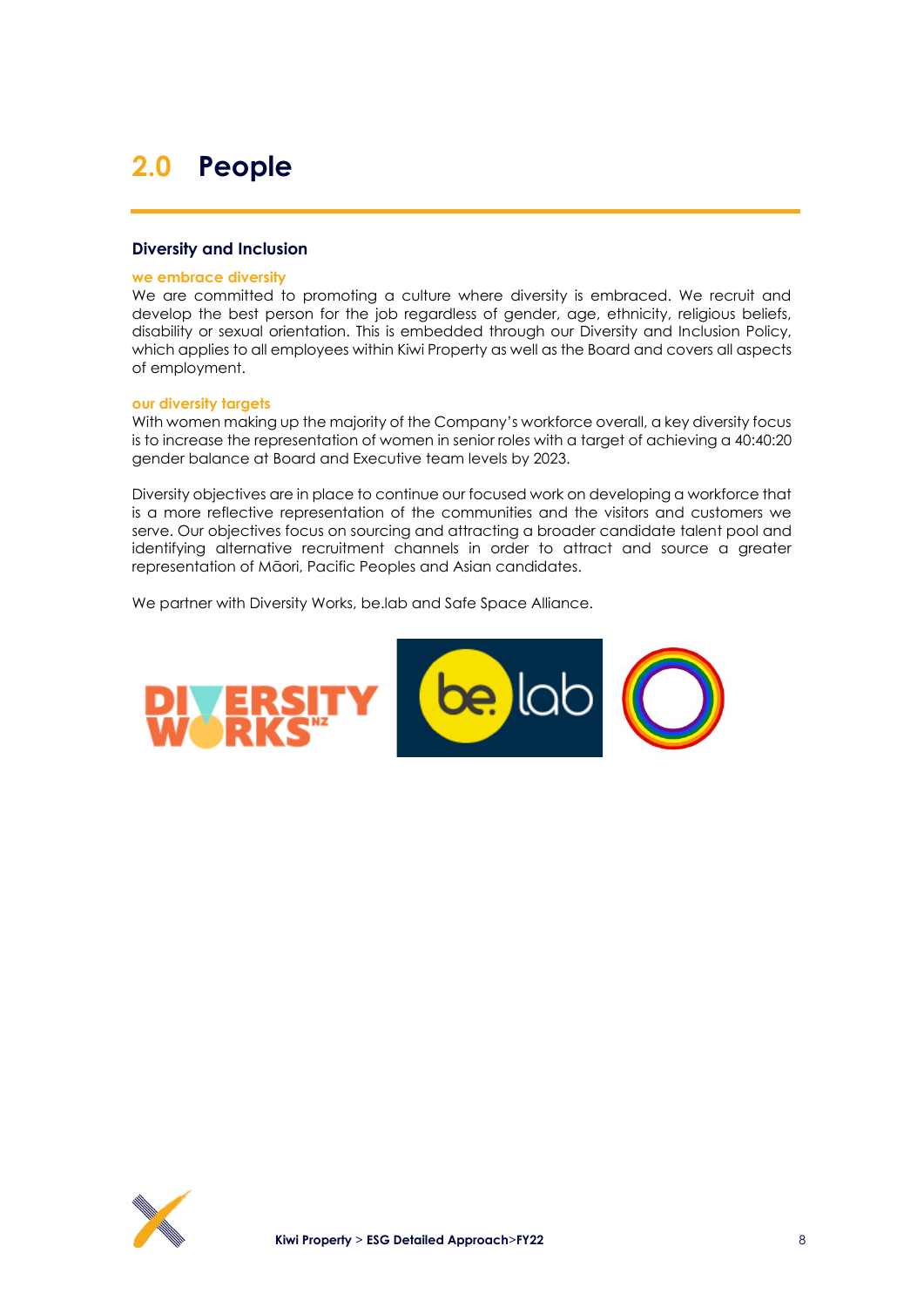### **our diversity statistics (as at 31 March 2022)**



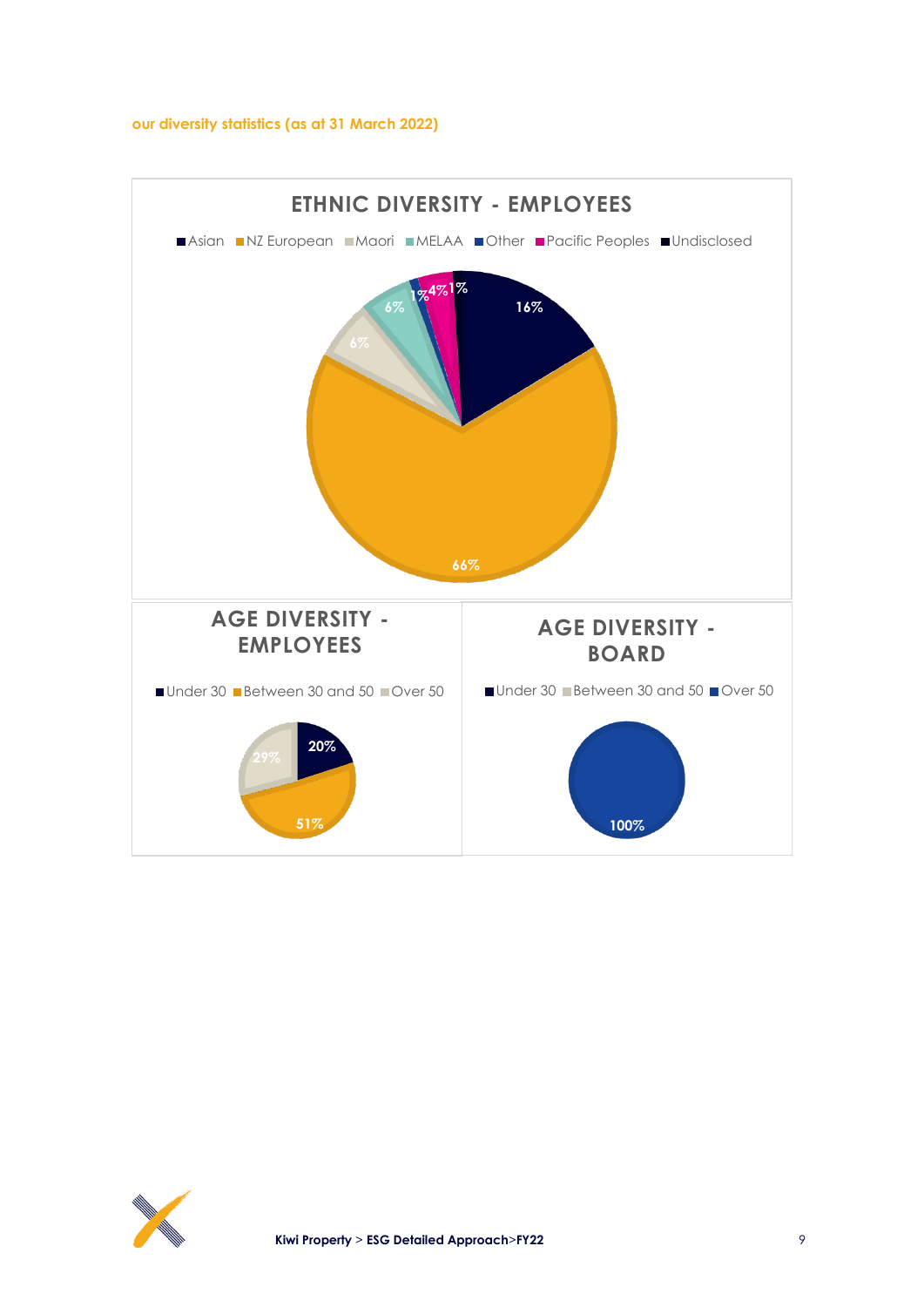# <span id="page-9-0"></span>**Board Tenure**

| <b>Board member</b> | Tenure (as at 31 March 2022) |  |
|---------------------|------------------------------|--|
| Mark Ford           | 10 years, 10 months          |  |
| Mary-Jane Daly      | 7 years, 6 months            |  |
| Jane Freeman        | 7 years, 7 months            |  |
| Mark Powell         | 4 years, 5 months            |  |
| Simon Shakesheff    | 2 years, 4 months            |  |
| Chris Aiken         | 10 months                    |  |

# <span id="page-9-1"></span>**Health & safety**

### **people save people**

We have a duty of care for the safety and wellbeing of our people and the New Zealand community; it's a duty of care we take very seriously. So while our property assets are built to high standards, with safety in mind, we also actively engage our people, our customers, our service providers and contractors, and our visitors to be health and safety aware.

Strong governance oversight to manage health and safety Health and safety is fully integrated into our governance and management practices. In step with the seriousness with which we take our role in this matter, our Board has full oversight of our health and safety policy, programmes and incidents with reporting provided to each board meeting by our Health and Safety Leadership Committee.

Key risk areas in our workplaces and across our assets include:

- working at height
- electrical works, and
- asbestos management.

In 2015, we set ourselves a zero employee 'notifiable injury and illness' target. We have achieved this standard in every year since 2013. As a responsible landlord, we are also focused on reducing notifiable injury and illness for our contractors and visitors to our sites. To achieve our aims, we work diligently to mitigate our health and safety risks, seeking to improve our workplaces wherever possible, with active monitoring, management and reporting being undertaken by our Health and Safety Leadership Committee. A full risk assessment and review is conducted annually, covering all existing and any new buildings or operations.

# <span id="page-9-2"></span>**Modern slavery**

### **we uphold human rights**

Kiwi Property is committed to upholding human rights – both within our own operations and throughout our supply chain. This means the fair and respectful treatment of all our people, and a focus on providing fulfilling and rewarding employment. It means complying fully with the law, but also going above and beyond compliance – acting professionally, ethically, and responsibly as we deliver customer outcomes, contribute to the community, and create shareholder value. It means partnering with suppliers that provide safe working conditions, treat workers with respect and dignity and conduct business in an environmentally and socially responsible manner.

# <span id="page-9-3"></span>**We comply with labour standards**

Kiwi Property complies with all New Zealand labour laws, which align with International Labour Organisation (ILO) standards regarding:

- freedom of association
- collective bargaining
- prevention of forced labour

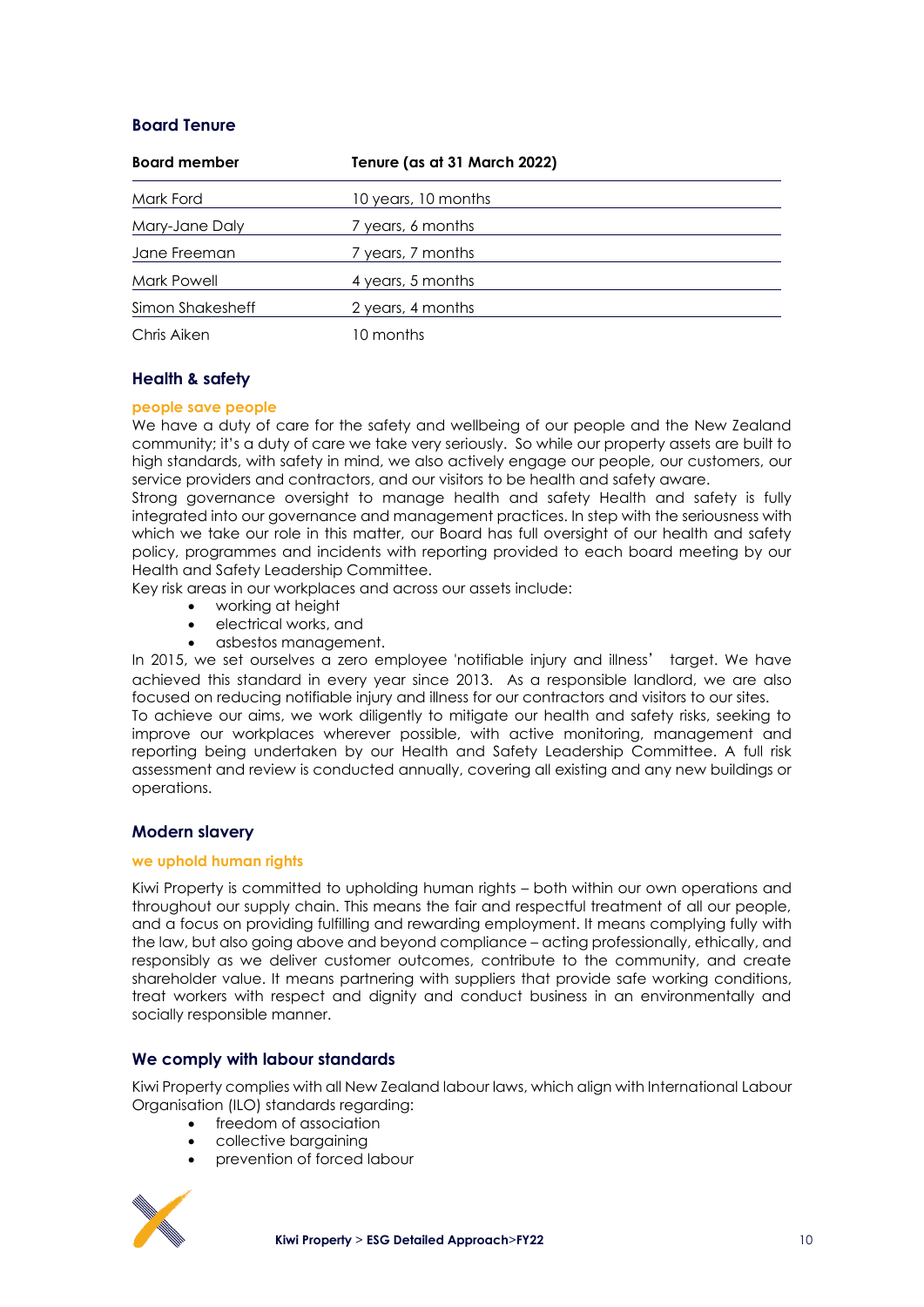- prevention of child labour
- equal opportunity and treatment, and
- elimination of excessive working hours.

### <span id="page-10-0"></span>**Employee engagement**

### **having an engaged team is integral to our success**

We nurture and sustain a high-performing team that embraces our purpose and is motivated to deliver on our strategy.

We survey our employees at least once per year to understand levels of engagement and sentiment around workplace issues such as wellbeing, leadership and health and safety. An outcome of these surveys is an employee engagement score, which we use as our key metric for tracking engagement.

We also analyse survey results by team to understand how engagement varies across the business and to identify any focus areas. We have set an employee engagement target and use survey results to inform action plans to lift engagement where required.

### <span id="page-10-1"></span>**Training and development**

### **we train with purpose**

It's important to us that our people are not only engaged and happy but can also further their careers through exposure to on-the-job training, education and experience. Our model for this is set out below:

- 70% of development via experience, day-to-day tasks, challenges and practice
- 20% of development via exposure to others, work situations and collaboration, and
- 10% of development via education and structured learning.

To ensure our people are engaged and career growth occurs, each person is encouraged to have a structured individual learning and development plan. For our leaders, we provide additional training to equip them with the necessary skills to lead our people.

### <span id="page-10-2"></span>**Accessibility**

### **we provide access to all**

It is imperative to us that everyone enjoys our assets with the same convenience as each other. So beyond just complying with the requirements of the Building Act 2004, we partner with be.lab to have our assets assessed to ensure they are designed for people with accessibility needs.

### <span id="page-10-3"></span>**Community engagement**

### **our success is linked to the success of the local communities in which we operate**

For us, it makes good business and social sense to play an active role in supporting New Zealand to prosper. We do this by:

- creating vibrant places to work, shop, live and play
- creating a strong company culture operating ethically with high levels of governance
- supporting employment and education in our industry, and
- giving back to our communities through volunteering, sponsorships and helping community groups to flourish.
- our volunteering programme provides each employee with one day of paid leave each year to enable them to participate in volunteering.